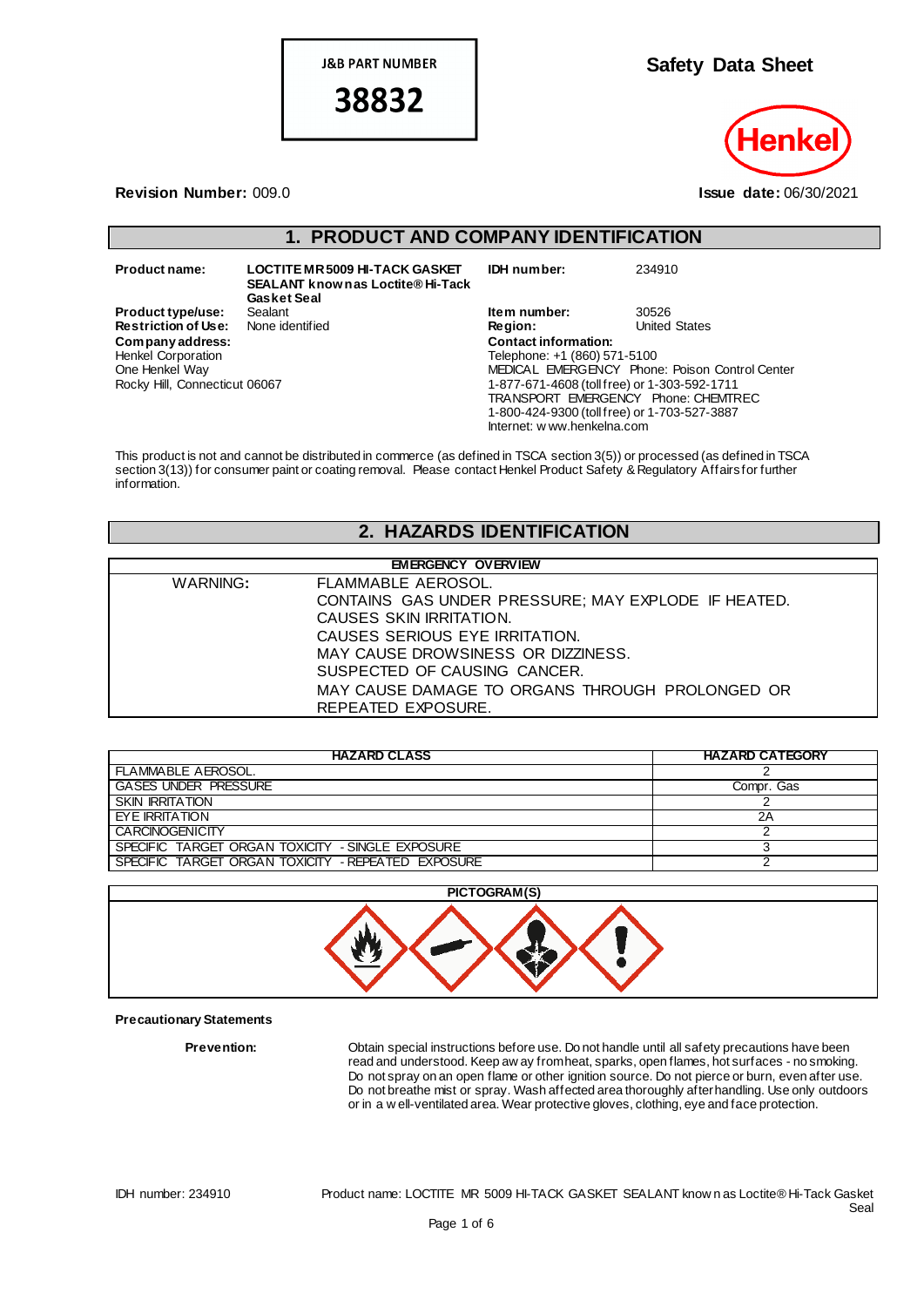| Response: | IF ON SKIN: Wash with plenty of water. IF INHALED: Remove victim to fresh air and keep at<br>rest in a position comfortable for breathing. Call a POISON CENTER or physician if you feel |
|-----------|------------------------------------------------------------------------------------------------------------------------------------------------------------------------------------------|
|           | unw ell. IF IN EYES: Rinse cautiously w ith water for several minutes. Remove contact lenses, if                                                                                         |
|           | present and easy to do. Continue rinsing. IF exposed or concerned: Get medical attention. If                                                                                             |
|           | skin irritation occurs: Get medical attention. If eye irritation persists: Get medical attention. Take                                                                                   |
|           | off contaminated clothing.                                                                                                                                                               |
| Storage:  | Store in a well-ventilated place. Keep container tightly closed. Store locked up. Protect from<br>sunlight. Do not expose to temperatures exceeding 50°C/122°F.                          |
| Disposal: | Dispose of contents and/or container according to Federal, State/Provincial and local<br>governmental regulations.                                                                       |

Classification complies w ith OSHA Hazard Communication Standard (29 CFR 1910.1200) and is consistent with the provisions of the United Nations Globally Harmonized System of Classification and Labeling of Chemicals (GHS).

**See Section 11 for additional toxicological information.**

## **3. COMPOSITION / INFORMATION ON INGREDIENTS**

| Hazardous Component(s)                   | <b>CAS Number</b> | Percentage* |
|------------------------------------------|-------------------|-------------|
| butane                                   | 106-97-8          | $10 - 30$   |
| acetone                                  | 67-64-1           | $10 - 30$   |
| propane                                  | 74-98-6           | $10 - 30$   |
| Methylene chloride                       | 75-09-2           | $10 - 30$   |
| Ethyl acetate                            | 141-78-6          | $1 - 5$     |
| Solvent naphtha, petroleum, light aliph. | 64742-89-8        | $1 - 5$     |

\* Exact percentages may vary or are trade secret. Concentration range is provided to assist users in providing appropriate pr otections.

| <b>4. FIRST AID MEASURES</b> |                                  |                                                                                                                                                                               |
|------------------------------|----------------------------------|-------------------------------------------------------------------------------------------------------------------------------------------------------------------------------|
| Inhalation:                  |                                  | Move to fresh air. If not breathing, give artificial respiration. If breathing is<br>difficult, give oxygen. Get medical attention.                                           |
| Skin contact:                |                                  | Immediately flush skin w ith plenty of w ater (using soap, if available). Remove<br>contaminated clothing and footwear. Wash clothing before reuse. Get medical<br>attention. |
| Eye contact:                 |                                  | Rinse immediately with plenty of w ater, also under the eyelids, for at least 15<br>minutes. Get medical attention.                                                           |
| Ingestion:                   |                                  | DO NOT induce vomiting unless directed to do so by medical personnel.<br>Never give anything by mouth to an unconscious person. Get medical<br>attention.                     |
| Symptoms:                    |                                  | See Section 11.                                                                                                                                                               |
|                              |                                  | <b>5. FIRE FIGHTING MEASURES</b>                                                                                                                                              |
| Extinguishing media:         |                                  | Foam, dry chemical or carbon dioxide.                                                                                                                                         |
|                              | Special firefighting procedures: | Wear self-contained breathing apparatus and full protective clothing, such as<br>turn-out gear.                                                                               |

**Unusual fire or explosion hazards:** Contents under pressure. Vapors may accumulate in low or confined areas, travel considerable distance to source of ignition, and flash back. Do not puncture or incinerate pressurized containers. Exposure to temperatures above 49ºC (120°F) may cause container to burst.

 $\overline{\phantom{a}}$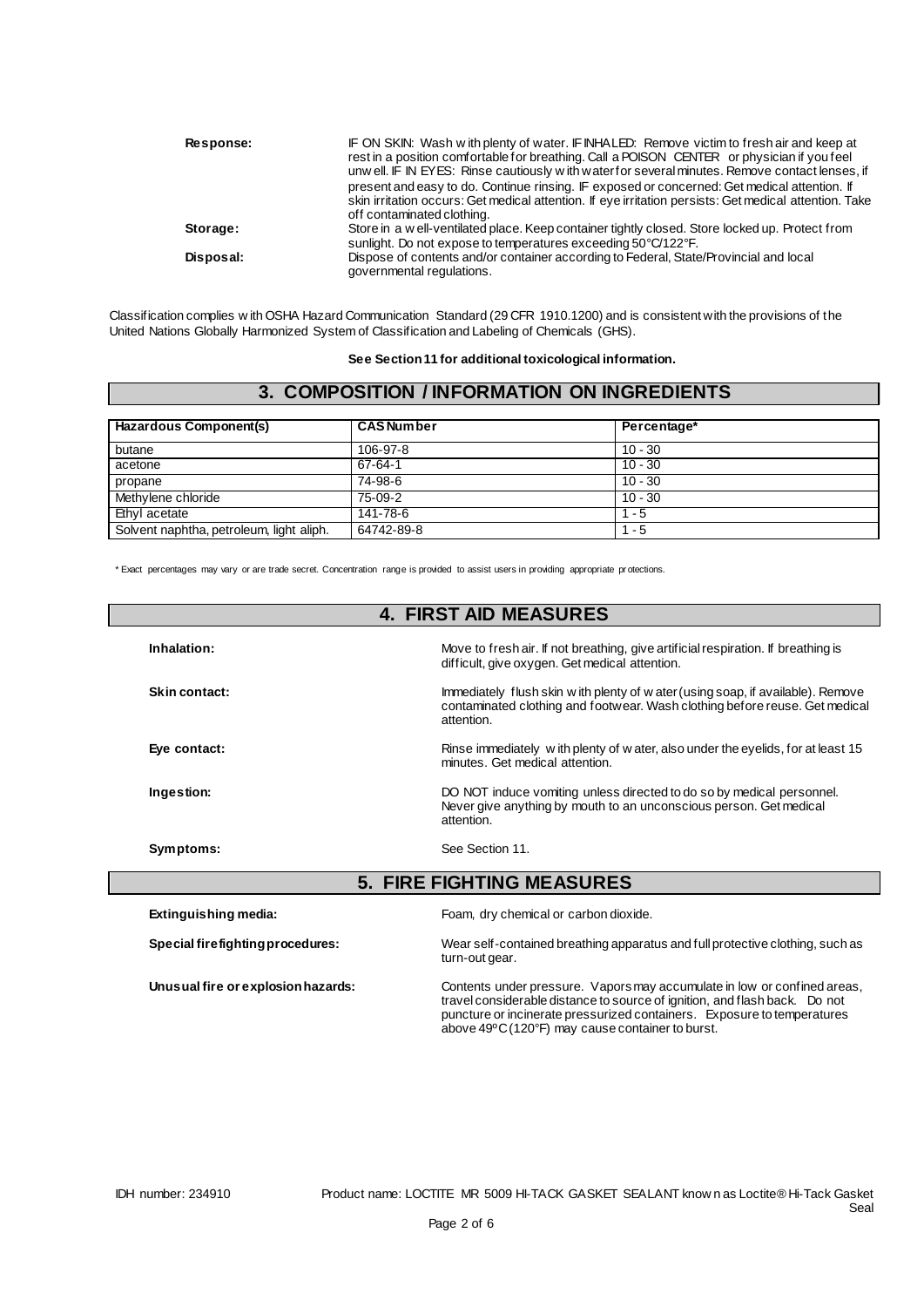**Hazardous combustion products:** Oxides of carbon. Aldehydes. Hydrocarbons. Irritating organic vapours.

## **6. ACCIDENTAL RELEASE MEASURES**

**Use personal protection recommended in Section 8, isolate the hazard area and deny entry to unnecessary and unprotected personnel.**

**Environmental precautions:** Do not allow product to enter sew er or waterways.

**Clean-up methods:** Remove all sources of ignition. Ensure adequate ventilation. Wear appropriate personal protective equipment. Keep unnecessary personnel away. Soak up w ith inert absorbent material (e.g. sand, silica gel, acid binder, universal binder, saw dust). Scrape up as much material as possible. Store in a closed container until ready for disposal. Refer to Section 8 "Exposure Controls / Personal Protection" prior to clean up.

## **7. HANDLING AND STORAGE**

**Handling:** During use and until all vapors are gone: Keep area ventilated - do not smoke; extinguish all flames, pilot lights, and heaters; turn off stoves, electrical tools and appliances, and any other sources of ignition. Prevent contact w ith eyes, skin and clothing. Do not breathe vapor and mist. Wash thoroughly after handling. Refer to Section 8. Do not puncture or incinerate pressurized containers.

**Storage:** For safe storage, store at or below 49 °C (120.2 °F) Keep in a cool, w ell ventilated area aw ay from heat, sparks and open flame. Keep container tightly closed until ready for use.

Seal

## **8. EXPOSURE CONTROLS / PERSONAL PROTECTION**

**Employers should complete an assessment of all workplaces to determine the need for, and selection of, proper exposure controls and protective equipment for each task performed.**

| Hazardous Component(s)                   | <b>ACGIHTLV</b>                                                          | <b>OSHA PEL</b>                                      | <b>AIHA WEEL</b> | <b>OTHER</b> |
|------------------------------------------|--------------------------------------------------------------------------|------------------------------------------------------|------------------|--------------|
| butane                                   | 1,000 ppm STEL<br>(Simple asphyxiant.)                                   | None                                                 | None             | None         |
| acetone                                  | 250 ppm TWA<br>500 ppm STEL                                              | 1,000 ppm (2,400<br>mg/m3) PEL                       | None             | None         |
| propane                                  | D: Simple<br>asphyxiant, EX:<br>Explosion hazard<br>(Simple asphyxiant.) | 1,000 ppm (1,800<br>mg/m3) PEL                       | None             | None         |
| Methylene chloride                       | 50 ppm TWA                                                               | $12.5$ ppm<br>OSHA_ACT<br>25 ppm TWA<br>125 ppm STEL | None             | None         |
| Ethyl acetate                            | 400 ppm TWA                                                              | 400 ppm (1,400<br>mg/m3) PEL                         | None             | None         |
| Solvent naphtha, petroleum, light aliph. | None                                                                     | 100 ppm (400<br>mg/m3) PEL                           | None             | None         |

| <b>Engineering controls:</b> | Provide adequate local exhaust ventilation to maintain w orker exposure below<br>exposure limits.                                                                                                                                                                   |
|------------------------------|---------------------------------------------------------------------------------------------------------------------------------------------------------------------------------------------------------------------------------------------------------------------|
| Respiratory protection:      | Use NIOSH approved respirator if there is potential to exceed exposure<br>limit(s). A NIOSH approved self-contained breathing apparatus with full face<br>shield is required for methylene chloride concentrations above 625 ppm and<br>for spills and emergencies. |
| Eye/face protection:         | Safety goggles or safety glasses with side shields. Full face protection should<br>be used if the potential for splashing or spraying of product exists. Safety<br>show ers and eye wash stations should be available.                                              |
| Skin protection:             | Use chemical resistant, impermeable clothing including gloves and either an<br>apron or body suit to prevent skin contact. Neoprene, Butyl-rubber, or nitrile-<br>rubber gloves.                                                                                    |
| <b>IDH</b> number: 234910    | Product name: LOCTITE MR 5009 HI-TACK GASKET SEALANT know n as Loctite® Hi-Tack Gasket                                                                                                                                                                              |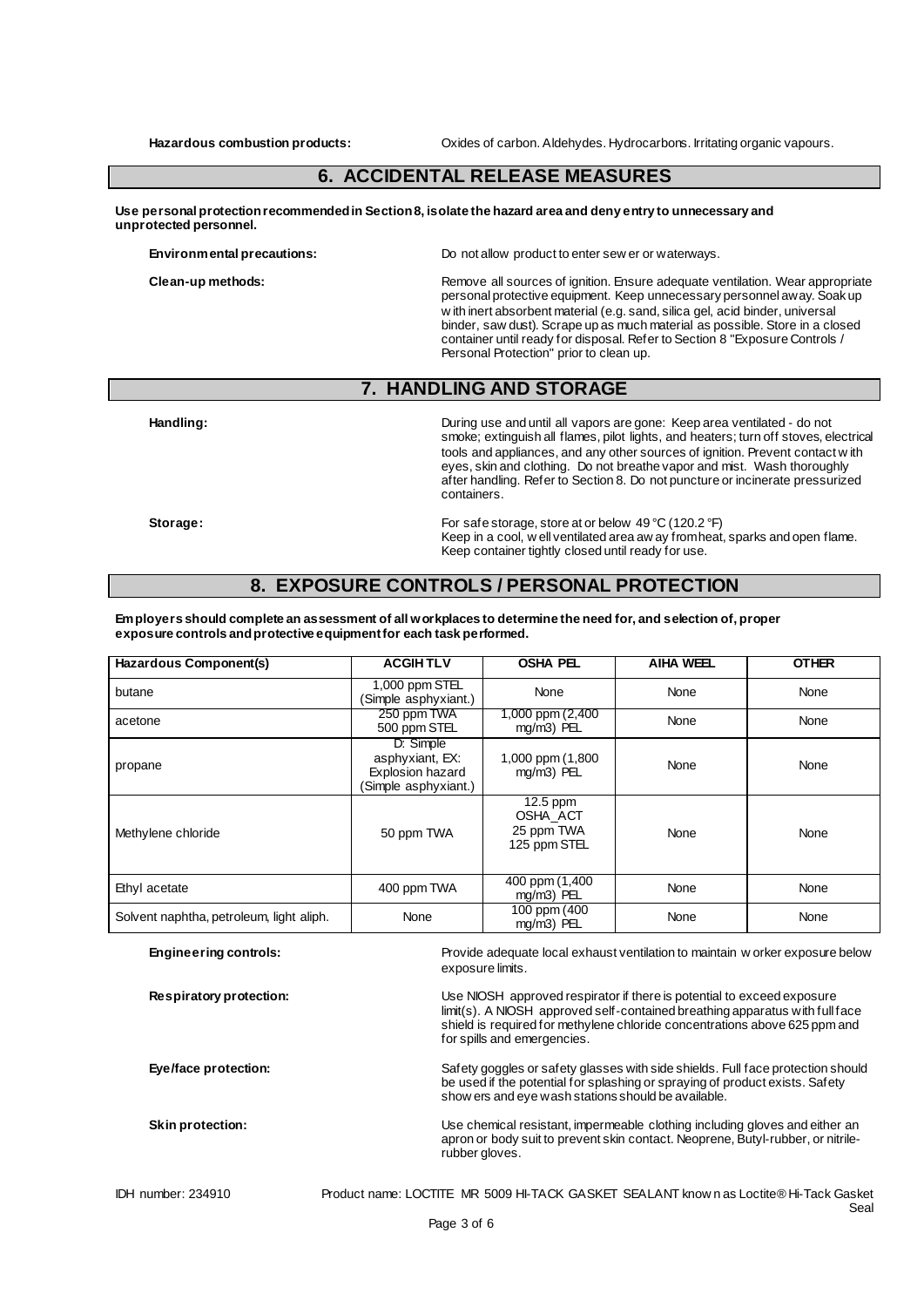# **9. PHYSICAL AND CHEMICAL PROPERTIES**

- **Physical state:** Aerosol<br> **Color:** Red Color:<br>Odor: **Odor threshold:** Not available.<br> **pH:** Not available. pH:<br>Vapor pressure: **Vapor pressure:**<br> **Vapor pressure:** 400 mm hg (38 °C (100.4 °F))<br> **Boiling point/range:**  $\rightarrow$  400 °F (>37.8 °C)None **Melting point/ range:** Not a Not a Not a Not a Not a Not a Not a Not a Not a Not a Not a Not a Not a Not a Not a Not a Not a Not a Not a Not a Not a Not a Not a Not a Not a Not a Not a Not a Not a Not a Not a Not a Not a **Specific gravity:**  $\begin{array}{ccc} 0.93 \\ Vapor density: \end{array}$  Not available. **Vapor density:**<br>Flash point: **Flash point: Not applicable to aerosols.**<br> **Flashback:** This product exhibits flash **Flame projection: Flame projection: Flammable/Explosive limits - lower: Flammable** Not available. **Flammable/Explosive limits - lower:** Not available.<br> **Flammable/Explosive limits - upper:** Not available. **Flammable/Explosive limits - upper:** Not available.<br> **Autoignition temperature:** Not available. Autoignition temperature:<br>Flam mability: **Evaporation rate:** Not available.<br> **Solubility in water:** Not available. Not available. **Solubility in water:**<br> **Solubility in water:** Insoluble<br> **Solubility in water:** Insoluble Partially soluble **Solubility in water: Partially solut Partially solut Partially solute Partially solute Partially solute Partially solute Partially solute Partially solute Partially solute Partially solute Partial Partial Partial Partia Partition coefficient (n-octanol/water):** Not a<br>VOC content: 60 % **VOC content:**<br>Viscosity: **Decomposition temperature:** 
	- Acetone<br>Not available. **boiling boiling point**<br>Not available. This product exhibits flashback w hen tested for flame extension.<br>63.5 cm (25inch) The substance or mixture is a flammable aerosol w ith the category 2.<br>Not available. Not available.<br>Not available.

## **10. STABILITY AND REACTIVITY**

| Stability:                           | Stable under normal conditions of storage and use.                                                                                                                             |  |  |
|--------------------------------------|--------------------------------------------------------------------------------------------------------------------------------------------------------------------------------|--|--|
| Hazardous reactions:                 | None under normal processing.                                                                                                                                                  |  |  |
| Hazardous decomposition<br>products: | Oxides of carbon. Oxides of nitrogen. Hydrocarbons. Irritating organic vapours.                                                                                                |  |  |
| Incompatible materials:              | Strong oxidizing agents. Reducing agents. Acids.                                                                                                                               |  |  |
| Reactivity:                          | Not available.                                                                                                                                                                 |  |  |
| Conditions to avoid:                 | Do not puncture, incinerate, or expose to temperatures above 48.9 °C (120 °F). Heat, flames,<br>sparks and other sources of ignition. Store aw ay from incompatible materials. |  |  |

# **11. TOXICOLOGICAL INFORMATION**

**Relevant routes of exposure:** Skin, Inhalation, Eyes, Ingestion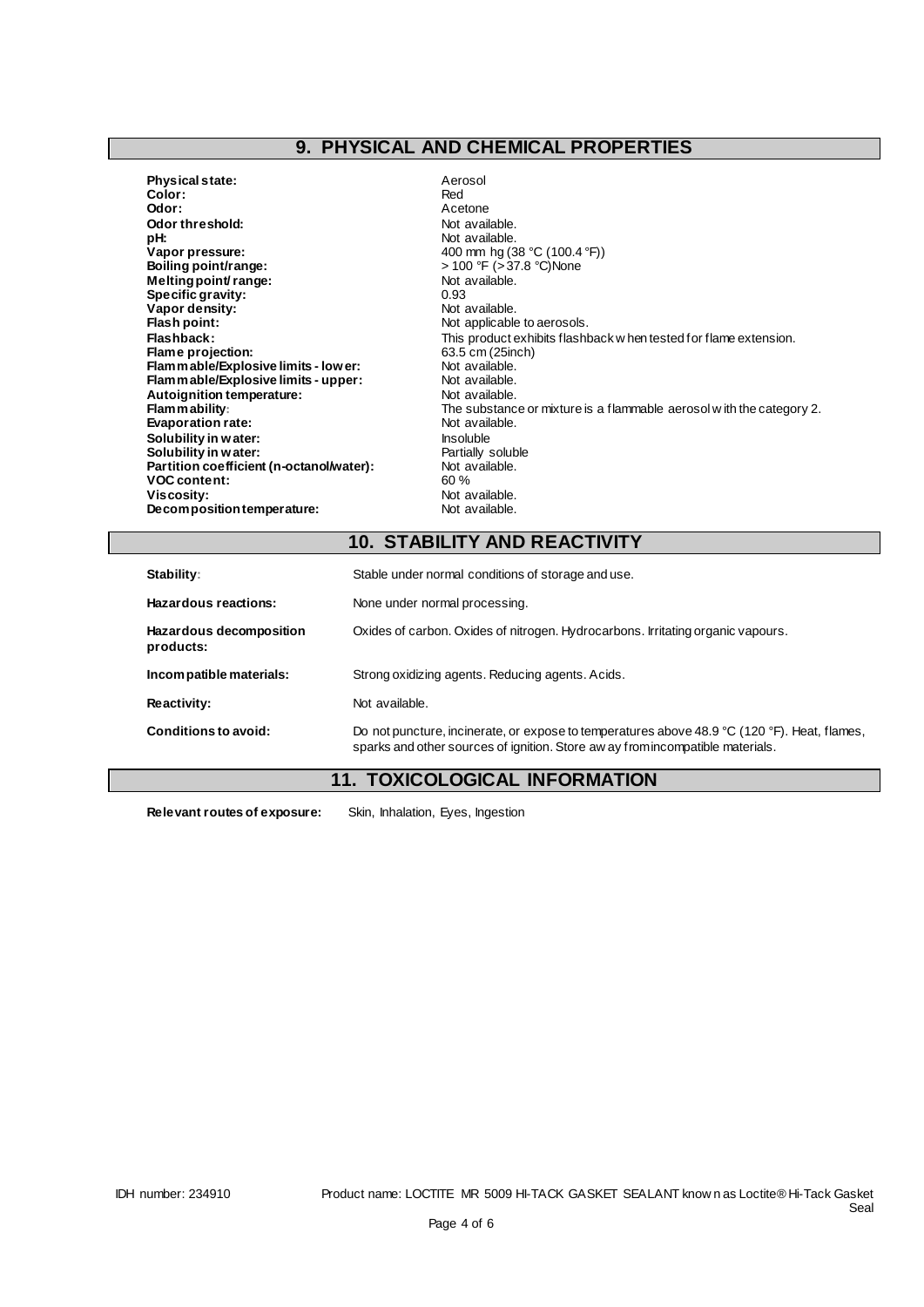#### **Potential Health Effects/Symptoms**

| Inhalation:          | Excessive inhalation of this material causes headache, dizziness, nausea and incoordination.                            |
|----------------------|-------------------------------------------------------------------------------------------------------------------------|
|                      | May cause irritation to nose and throat.                                                                                |
| <b>Skin contact:</b> | Causes skin irritation. Solvent action can dry and defat the skin, causing the skin to crack,<br>leading to dermatitis. |
| Eye contact:         | Causes serious eye irritation.                                                                                          |
| Ingestion:           | May cause gastrointestinal tract irritation if swallowed.                                                               |

| Hazardous Component(s)                   | LD50s and LC50s                                                                                                                                                                                                                                                                                                  | Immediate and Delayed Health Effects                                                                               |
|------------------------------------------|------------------------------------------------------------------------------------------------------------------------------------------------------------------------------------------------------------------------------------------------------------------------------------------------------------------|--------------------------------------------------------------------------------------------------------------------|
| butane                                   | <b>None</b>                                                                                                                                                                                                                                                                                                      | Cardiac, Central nervous system, Irritant                                                                          |
| acetone                                  | Oral LD50 (Mouse) = $5.2$ g/kg<br>Oral LD50 (Mouse) = $3,000$ mg/kg<br>Oral LD50 (Rabbit) = $5,340$ mg/kg<br>Oral LD50 $(Rat) = 5,800$ mg/kg<br>Oral LD50 $(Rat) = 9,800$ mg/kg<br>Dermal LD50 (Rabbit) = $20,000$ mg/kg<br>Inhalation LC50 (Rat, $4 h$ ) = 76 mg/l<br>Inhalation LC50 (Rat, $4 h$ ) = 50.1 mg/l | Central nervous system, Irritant                                                                                   |
| propane                                  | Inhalation LC50 (Rat, $4 h$ ) = > 13023 ppm<br>Inhalation LC50 (Rat, $4 h$ ) = > 13023 ppm                                                                                                                                                                                                                       | Cardiac, Central nervous system, Irritant                                                                          |
| Methylene chloride                       | Oral LD50 $(Rat) = 1,600$ mg/kg                                                                                                                                                                                                                                                                                  | Blood, Cardiac, Central nervous system,<br>Corrosive, Irritant, Kidney, Liver, Some<br>evidence of carcinogenicity |
| Ethyl acetate                            | Oral LD50 (Rat) = $5.6$ g/kg<br>Oral LD50 (Mouse) = $0.44$ g/kg                                                                                                                                                                                                                                                  | Blood, Central nervous system, Irritant                                                                            |
| Solvent naphtha, petroleum, light aliph. | Inhalation LC50 (Rat, $4 h$ ) = > 7,630 mg/m3<br>Inhalation LC50 (Rat, $4 h$ ) = $> 5.610$ mg/m3                                                                                                                                                                                                                 | <b>Irritant</b>                                                                                                    |

| Hazardous Component(s)                   | <b>NTP Carcinogen</b>                               | <b>IARC Carcinogen</b> | <b>OSHA Carcinogen</b><br>(Specifically Regulated) |
|------------------------------------------|-----------------------------------------------------|------------------------|----------------------------------------------------|
| butane                                   | No                                                  | No                     | No                                                 |
| acetone                                  | Νo                                                  | N0                     | No                                                 |
| propane                                  | No                                                  | No                     | No                                                 |
| Methylene chloride                       | Reasonably Anticipated to be<br>a Human Carcinogen. | Group 2A               | Yes                                                |
| Ethyl acetate                            | NΟ                                                  | Νo                     | No                                                 |
| Solvent naphtha, petroleum, light aliph. | No.                                                 | <b>NO</b>              | No.                                                |

# **12. ECOLOGICAL INFORMATION**

**Ecological information:** Not available.

## **13. DISPOSAL CONSIDERATIONS**

**Information provided is for unused product only.**

**Recommended method of disposal:** Follow all local, state, federal and provincial regulations for disposal.

# **14. TRANSPORT INFORMATION**

**The transport information provided in this section only applies to the material/formulation itself, and is not specific to any package/configuration.**

| U.S. Department of Transportation Ground (49 CFR) |                          |
|---------------------------------------------------|--------------------------|
| Propershipping name:                              | Aerosols                 |
| Hazard class or division:                         | 2.1                      |
| Identification number:                            | <b>UN 1950</b>           |
| Packing group:                                    | None                     |
| <b>DOT Hazardous Substance(s):</b>                | Dichloromethane, Acetone |
|                                                   |                          |
|                                                   |                          |

| International Air Transportation (ICAO/IATA) |                                                                               |
|----------------------------------------------|-------------------------------------------------------------------------------|
| Proper shipping name:                        | Aerosols, flammable, containing substances in Division 6.1, Packing Group III |
| Hazard class or division:                    | 2.1(6.1)                                                                      |
| Identification number:                       | UN 1950                                                                       |
| Packing group:                               | None                                                                          |